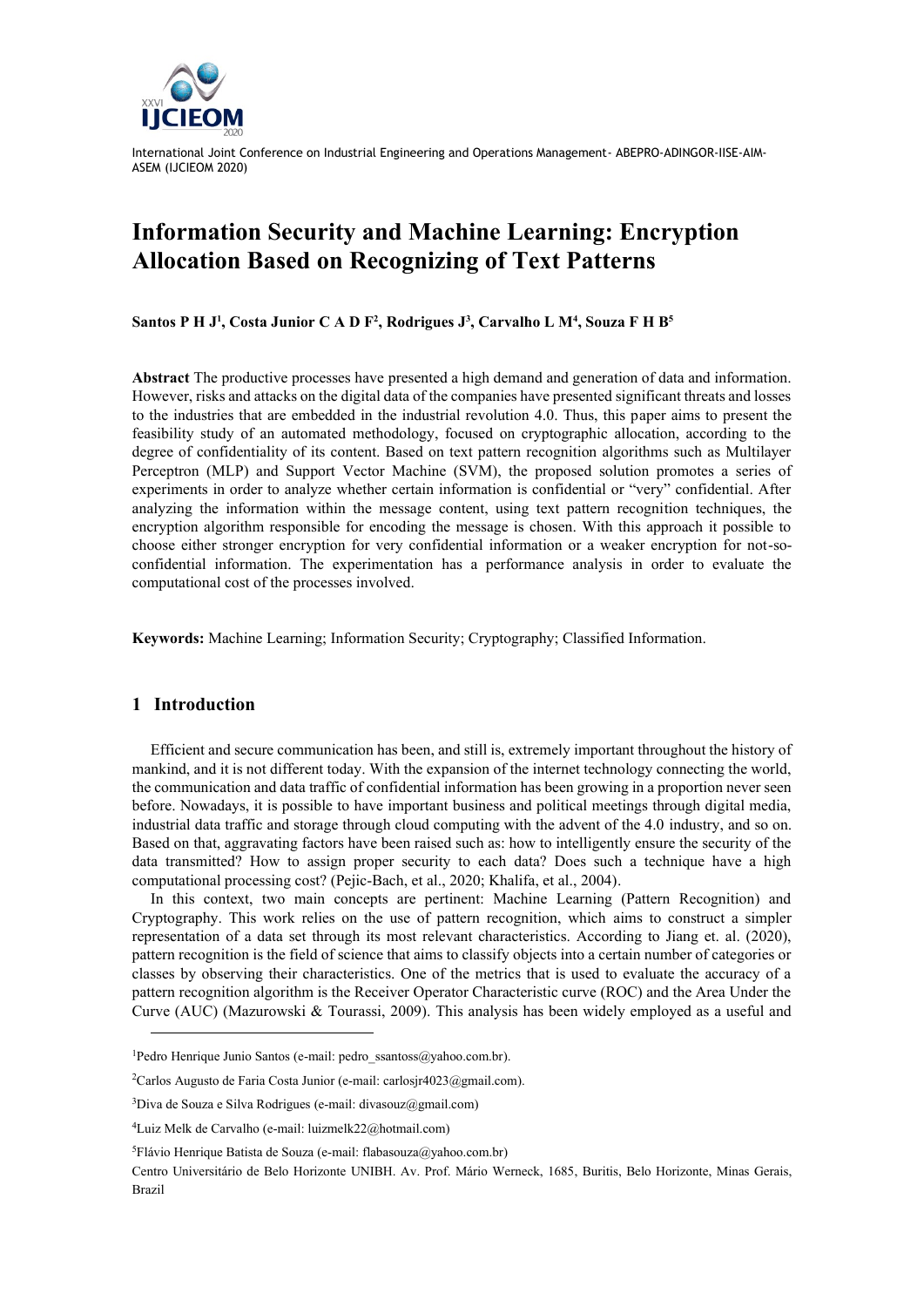

powerful tool in several Machine Learning, Data Mining and medical decision-making applications, in which a graphical method is used for evaluation, organization and selection of diagnostic systems (Fawcett, 2005).

Another relevant aspect of this research relies on the encryption, which can be considered as a set of methods and techniques for encrypting or encoding readable information, converting original text into unreadable text, and it is possible, through a reverse process, to retrieve the original information (Boyd  $\&$ Mathuria, 2003).

Some works have already been presented with the same perspective, such as Souza et al. (2009), who developed different approaches for the evaluation of cryptography, to select the most suitable algorithm for the task, according to the sets of requirements to be evaluated. Within these requirements it is possible to use the pattern recognition generated from these algorithms. However, in the work of Souza et al. (2009), it was focused on several methods and algorithms to make various encryption for texts, without evaluating which algorithm would bring better performance and lower cost adequacy for each related text. Thus, unlike Souza et al. (2009), the purpose of the work is to analyze each text, adapting the proper encryption for this text to guarantee the best security and algorithm performance according to the needs of the analyzed text.

In the work of Oliveira et al. (2006), patterns were identified in cryptograms, according to DES (Data Encryption Standard) and AES (Advanced Encryption Standard) algorithms, acquiring the characterization of cryptograms with the same key. However, it is not yet known in which approach the encryption allocation should be based on, and how this will correlate to the performance of the developed framework. In addition, another fundamental point is related to the accuracy of the applied methodology.

Currently, several industrial sectors have invested in strategic data management technologies based on machine learning and pattern recognition, such as health, security and supply chain (Gan, et al., 2016; Li, et al., 2015; Lima-Junior & Carpinetti, 2019; Souza, et al., 2019).

Based on that, some questions arise such as: Which pattern recognition algorithm would have better performance with the text analysis process? What are the settings? How would this structure correlate to cryptographic algorithms? What would the proposed full structure look like? These questions will be developed throughout this paper.

### **2 Objectives**

The main objective of this research is to propose and demonstrate an experimental analysis, based on a consolidated methodology, to indicate the type of encryption, according to the degree of confidentiality of the information. In this context, the specific objectives of this paper are: to evaluate a pattern recognition framework that will have the purpose to interpret the text through the level of confidentiality; describe a methodology of what will be the process of choosing the encryption algorithm according to the degree of confidentiality that will be presented; to evaluate the degree of accuracy of different pattern recognition algorithms and evaluate the efficiency of the entire process based on the computational cost of the encryption methods considered to be applied to the dataset.

This work is justified by the necessity to assign the best encryption according to the information confidentiality relevance, but with a conscious consumption of computational resources.

### **3 Methods**

The research methodology followed two steps: the definition of the methods of the experiments to be performed and the definition of the dataset to be used.

#### *3.1 Definition of Experiment Methods*

The proposed framework has the following assumptions: A widely recognized Machine Learning-based pattern recognition algorithm must recognize the pattern of a "confidential" or "very confidential" message. Similar to the methodology developed by Souza et al. (2019), pattern recognition algorithms widely used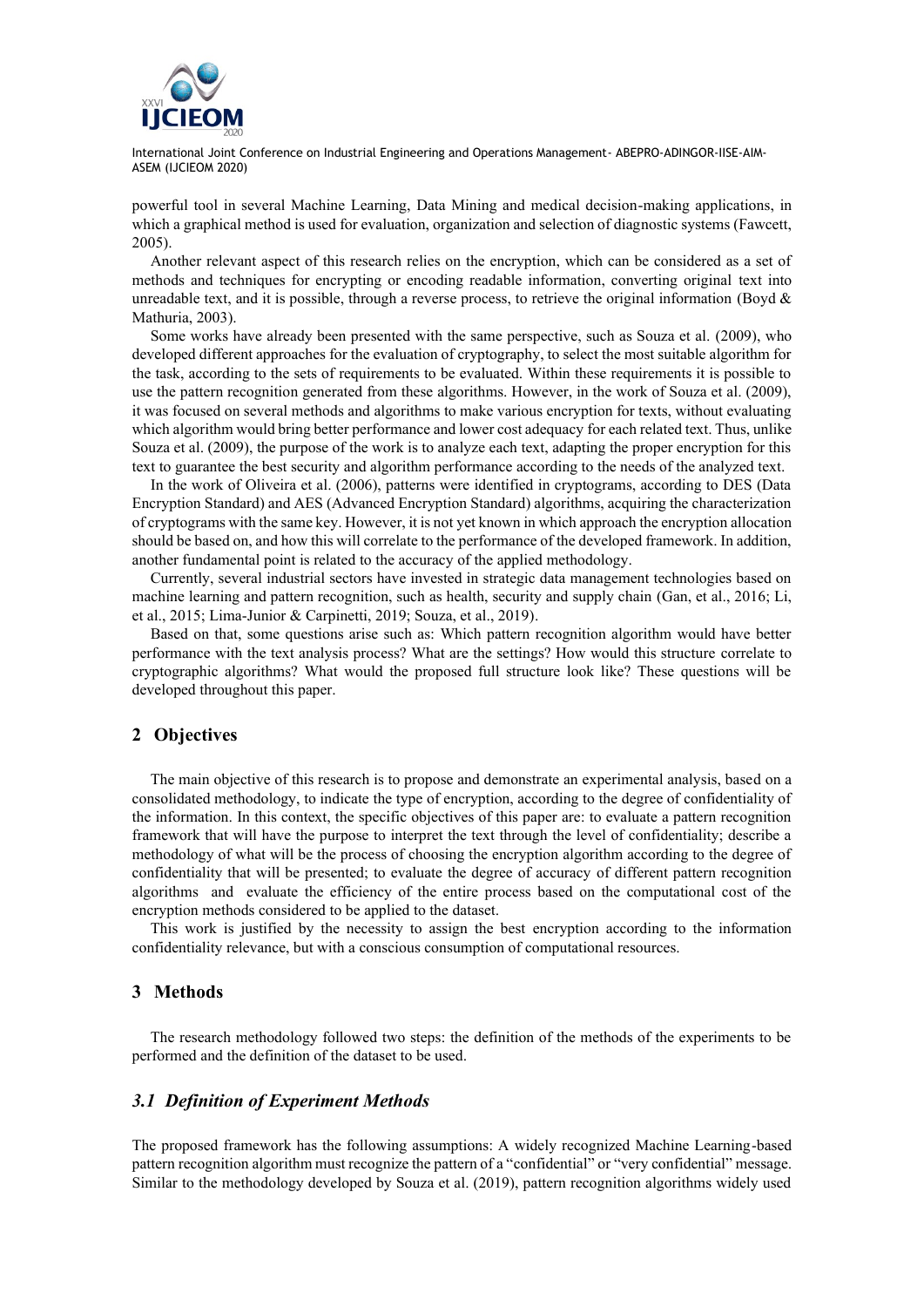

in the literature with different parameter configurations were used to explore the parameter configurations of the selected algorithms, in this case the Multilayer Perceptron (MLP) and Support Vector Machine (SVM) (Frias-Martinez, et al., 2006; Thome, 2012).

According to the recognized pattern, the framework recommends two possible encryptions (RSA or Cesar Cipher). In the experiments of this paper, the time and accuracy of pattern recognition are evaluated in order to present the implicit computational cost in the process.

# *3.2 Dataset for experiments*

Although there are datasets that reach hundreds of thousands (even millions) of samples, with hundreds of words as variables; for this research, there was initially a process of choosing the dataset. It should contains: a considerable number of samples (between three and five thousand), so that an experimental structure that does not need robust computational resources for the recognition can be used; a number of approximately 50 words to be monitored (thus, in a company, the tool would give the user the option of adding a minimum number of words to be monitored for company security); the word incidence index was already normalized; and it had already been used in the literature.

Thus, a dataset, although old, that uses words that are still relevant in e-mails communication (in English), with the proposed range of samples and words is relevant for the proposed work. However, the experiment methodology is not limited to the proposed basis, and can be applied on any dataset that meets the scenario (number of samples and words). For the training of classified information, a real dataset generated between June and July 1999 was obtained from the Irvine Reeber repository, George Forman, Jaap Suermandt in conjunction with Hewlett-Packard.

This dataset has 2,788 normal email samples and 1,813 spam samples. The choice of using the dataset for training was mainly based on the labeling between these emails (spam or non-spam), which resembles the desired analysis for classification between sensitive or very sensitive information. In addition to the normalization of recorded data and having a relevant dictionary, which has 58 variables, where:

• 48 are attributes of type word freq WORD, continuous and real  ${0, ..., 100}$ : Corresponding to the percentage of words in the analyzed emails, that is correlated to the percentage of incidence of the word "WORD", where the ratio between number of occurrences is made of the word "WORD" in the email. A word, in this case, is any string of alphanumeric characters limited by nonalphanumeric characters, or an end-of-string. Thus, 48 different words were referenced, such as CREDIT, INTERNET, WILL. Table 1 shows all 48 references;

| word freq make      | word freq hp         | word freq business   |  |
|---------------------|----------------------|----------------------|--|
| word freq address   | word freq hpl        | word freq email      |  |
| word freq all       | word freq_geroge     | word freq you        |  |
| word freq 3d        | word freq 650        | word freq credit     |  |
| word freq our       | word freq lab        | word freq your       |  |
| word freq_over      | word freq labs       | word freq font       |  |
| word freq remove    | word freq telnet     | word freq 000        |  |
| word freq internet  | word freq 857        | word freq money      |  |
| word freq order     | word freq data       | word freq cs         |  |
| word freq mail      | word freq 415        | word freq meeting    |  |
| word freq receive   | word freq 85         | word freq original   |  |
| word freq will      | word freq technology | word freq project    |  |
| word freq people    | word freq 1999       | word freq re         |  |
| word freq report    | word freq parts      | word freq edu        |  |
| word freq addresses | word freq pm         | word freq table      |  |
| word freq free      | word freq direct     | word freq conference |  |

|  | <b>Table 1.</b> Word Frequency References (WORD FREQ). |  |
|--|--------------------------------------------------------|--|
|  |                                                        |  |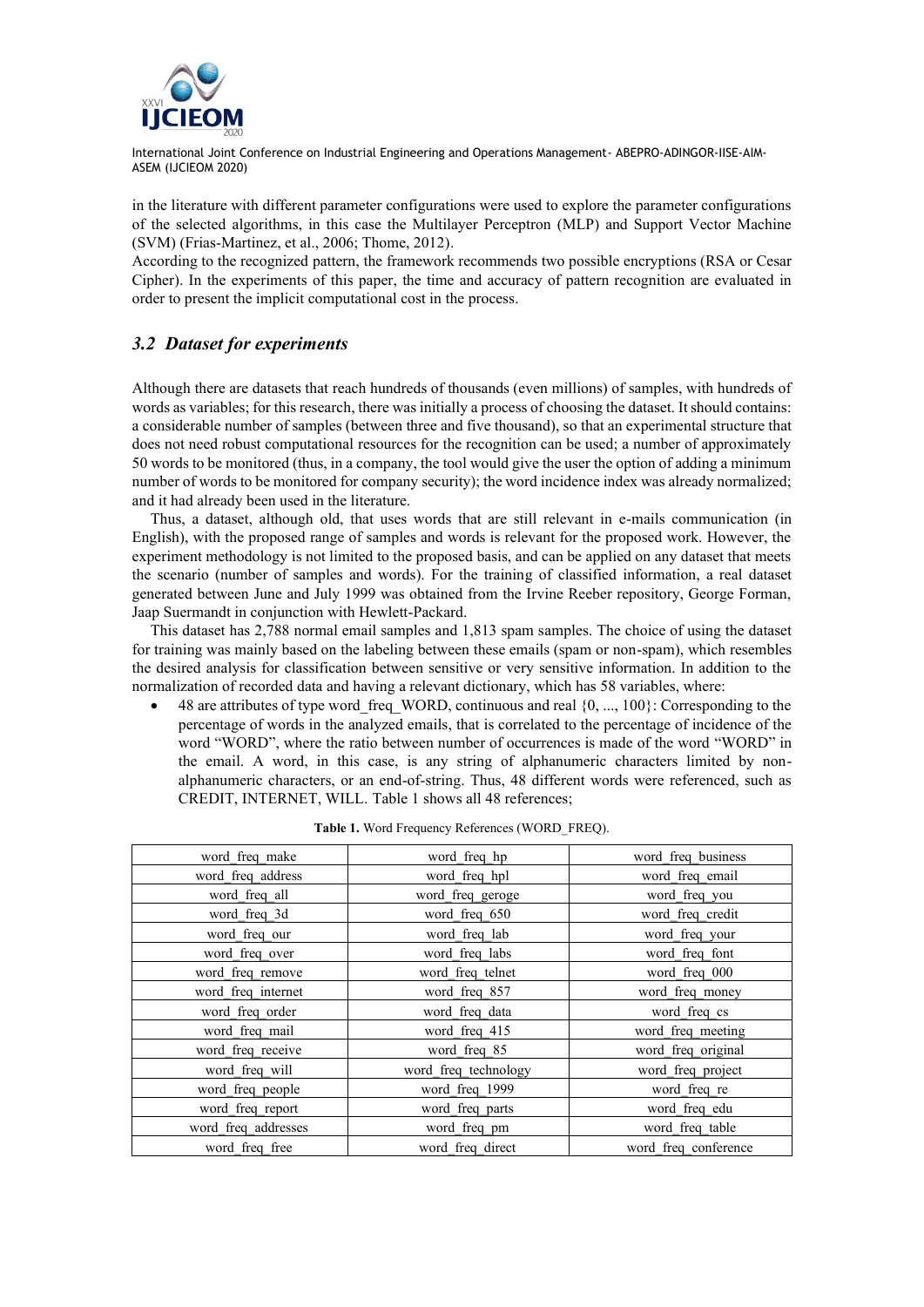

6 are attributes of type charafreq CHAR, continuous and real  $\{0, ..., 100\}$ : Percentage of characters in email, where the ratio between number of CHAR occurrences in the email and total number of characters in the email. Table 2 shows the reference characters;

| char treg | char treg | char<br>trea i        |
|-----------|-----------|-----------------------|
| char freq | char treo | char<br>$tr$ eq $\pi$ |

|  | Table 2. Character Frequency References (CHAR FREQ). |  |
|--|------------------------------------------------------|--|

- 1 capital\_run\_length\_average, real and continuous attribute  ${1, \ldots}$ : average length of uninterrupted uppercase sequences;
- 1 attribute capital run length, longest, continuous and integer  ${1, \ldots}$ : length of the largest unbroken sequence of uppercase letters;
- 1 attribute capital run length total, continuous and integer  ${1, ...}$ : sum of the length of uninterrupted capital letter sequences in the email;
- 1 nominal spam class attribute  $\{0,1\}$ : denotes whether the email was considered spam (1) or not (0), which means unsolicited commercial email.

In order to identify the best algorithm for neural network training, experiments were performed with MLP (Multilayer Perceptron) and SVM (Support Vector Machine) algorithms. The experiments were performed with the following hardware and software configurations: Operating System Windows 10 Home Single Language 64 Bit; Intel Core i5-7300 Processor - 2.5 GHz; 8GB RAM; video board NVIDIA GeForce GTX 1500.

### **4 Results**

### *4.1 Text recognition pattern experiments*

#### **4.1.1 MLP experiments**

The experiments performed for MLP and its variations (Backpropagation Standard, Backpropagation Momentum, Resilient Propagation, Backpropagation With Weight Decay, and Quick Propagation) were based on the number of hidden layer neurons, ranging from 2, 3, 4, 5, 7 and 10 neurons, and in the number of epochs, ranging from 100, 500, 1,000 and 5,000 epochs.

A total of 240 tests were performed for AUC and time measurement calculations. The graphs shown in Fig. 1 and 2 present the mean, minimum and maximum AUC and runtime values for MLP algorithms.

Analysing the indicators obtained in Fig. 1 and 2, it is observed that the Backpropagation Momentum algorithm (represented by BackpropMomentum) presented the best result compared to the other types (excluding outliers), since the maximum value of its AUC was 0.9451 with an average of 0.9282. In addition, it presented the second lowest average runtime of about 21.61 seconds.

Looking at the Backpropagation Standard results (represented by Std\_Backpropagation), it is possible to notice that the algorithm also generated relevant results. The maximum value of its AUC was 0.9411, with an average AUC of 0.9275, and average execution time of 21.75 seconds. The results are close to those that were obtained by the Backpropagation Momentum variation. The Resilient Propagation (represented by RProp) yielded the best average AUC (0.9293), with a maximum AUC of 0.9427. However, it was the algorithm with the highest average time, with a value of 22.77 seconds.

The Backpropagation With Weight Decay algorithm (represented by BackpropWeightDecay) presented a maximum AUC of 0.9396 and an average of 0.9245. It is also observed that, for this type, the highest average execution time was achieved in relation to the other types, with a value of about 25.62 seconds.

The results generated by the Quick Propagation algorithm (represented by Quickprop) correspond to the lowest AUC of this experiment (disregarding outliers). It presented a maximum equivalent of 0.9337, with an average of 0.9167 and an average execution time of 20.19 seconds.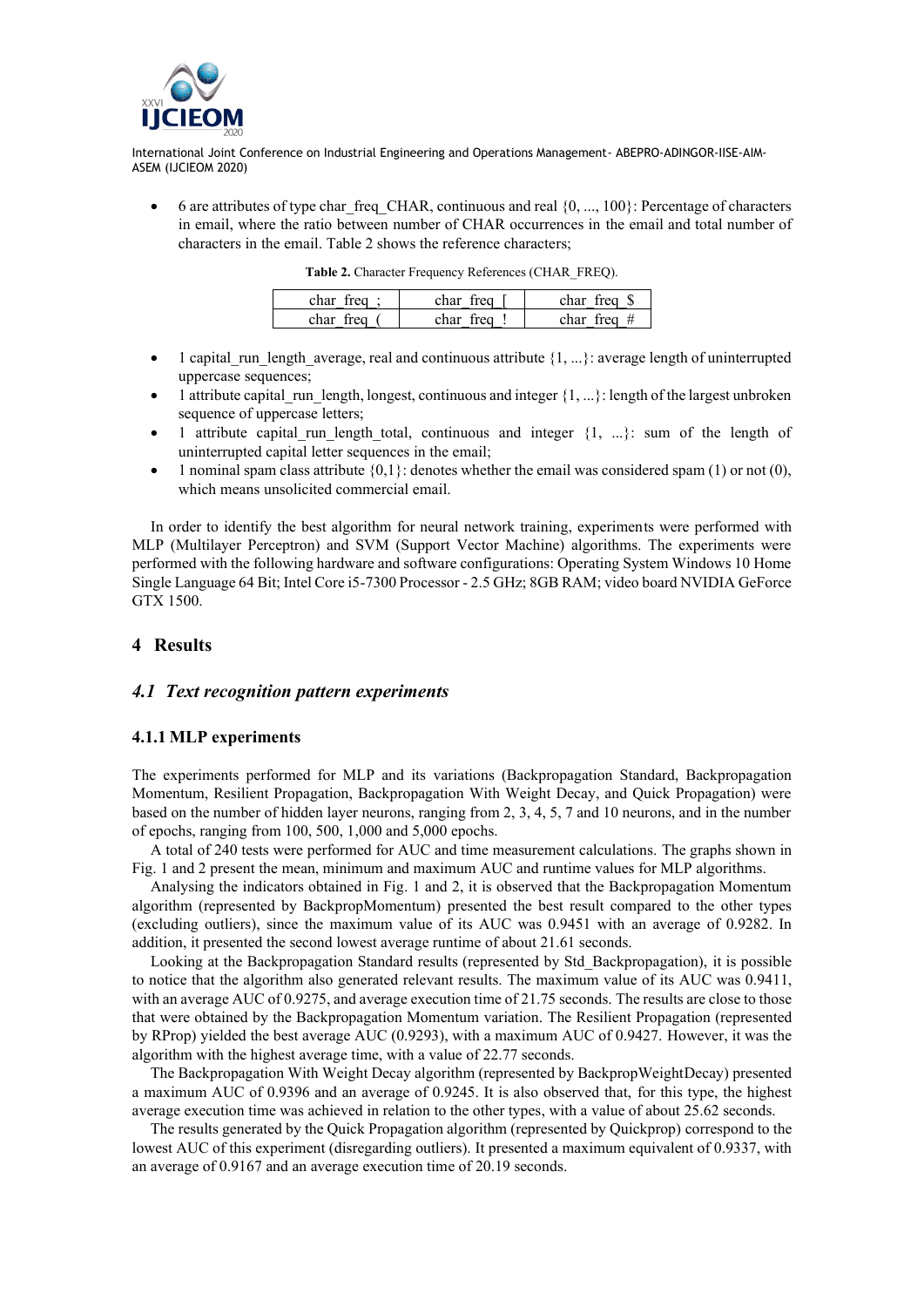



**Fig. 1.** AUC by MLP Type.



**Fig. 2.** Time by MLP Type.

# **4.1.2 SVM Experiments**

The experiments performed for SVM were based on K-Fold Cross Validation, separated into subsets of  $k=\{3,5,7\}$ , with breach costs ranging from 3, 5 and 7. Its kernel has variations in: Radial Gaussian, Polynomial Kernel, Linear Kernel, and Hyperbolic Tangent Kernel bases.

For AUC calculations and time measurement, a total of 36 tests were performed. Fig. 3 and 4 show the graphs of the average, minimum and maximum values of AUC and execution time obtained from the



**Fig. 3.** AUC by Kernel Variations.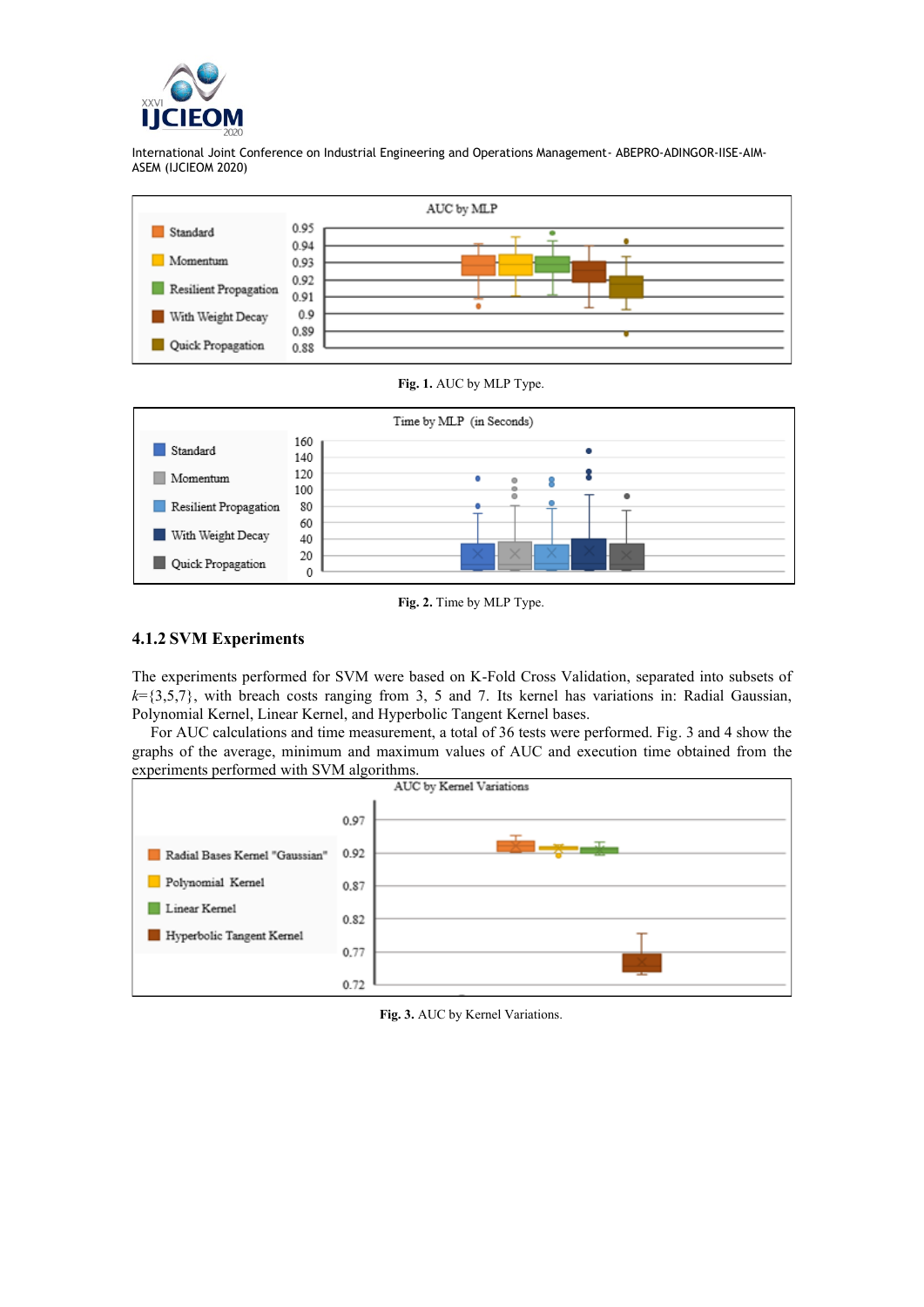



**Fig. 4.** Time by Kernel Variations.

The indicators in Fig. 3 and 4 show that the Gaussian Radial Bases Kernel (represented by rbfdot) presented a more significant result compared to other kernel variations, with a maximum AUC of 0.9457, an average AUC of 0.9210 and the average runtime of about 4.06 seconds. It is also important to notice that the Hyperbolic Tangent Kernel (represented by tanhdot) presented the lowest average runtime, of about 2.93 seconds. However, it is the process that achieved the smallest AUC of the four kernel variations tested, with a maximum of 0.7982 and an average of 0.7544.

With the results obtained by the Polynomial Kernel (represented by polydot), it is observed that this process achieved the highest average time compared to the others, about 7.82 seconds. Its maximum AUC resulted in 0.9318 with an average of 0.9268.

Looking at the results generated for the Linear Kernel (represented by vanilladot), the second largest recorded AUC is verified, with a peak of 0.9358 and an average of 0.9247. This process took, on average, 7.24 seconds per execution.

# *4.2 Encryption Experiments*

In order to analyze the difference in execution time between cryptographic algorithms with symmetric and asymmetric methodology, a series of experiments were performed. It was used the Caesar Cipher method to represent the symmetrical model, and the RSA method for the asymmetric model.

The experiments were performed with the same hardware configurations used in the Text Pattern Recognition experiments. The results obtained from the experiments, as shown in Fig. 5 and 6, were based on the collection of 20 emails classified as confidential and very confidential.



**Fig. 5.** Caesar Cipher – Time by e-mail classification.

A total of 40 tests were performed for average runtime calculations, with 20 runs performed for each selected encryption method. Analyzing the indicators of Fig. 5 and 6, it can be seen that, in both methods, the average execution time of the encryption algorithms was shorter for emails classified as very sensitive.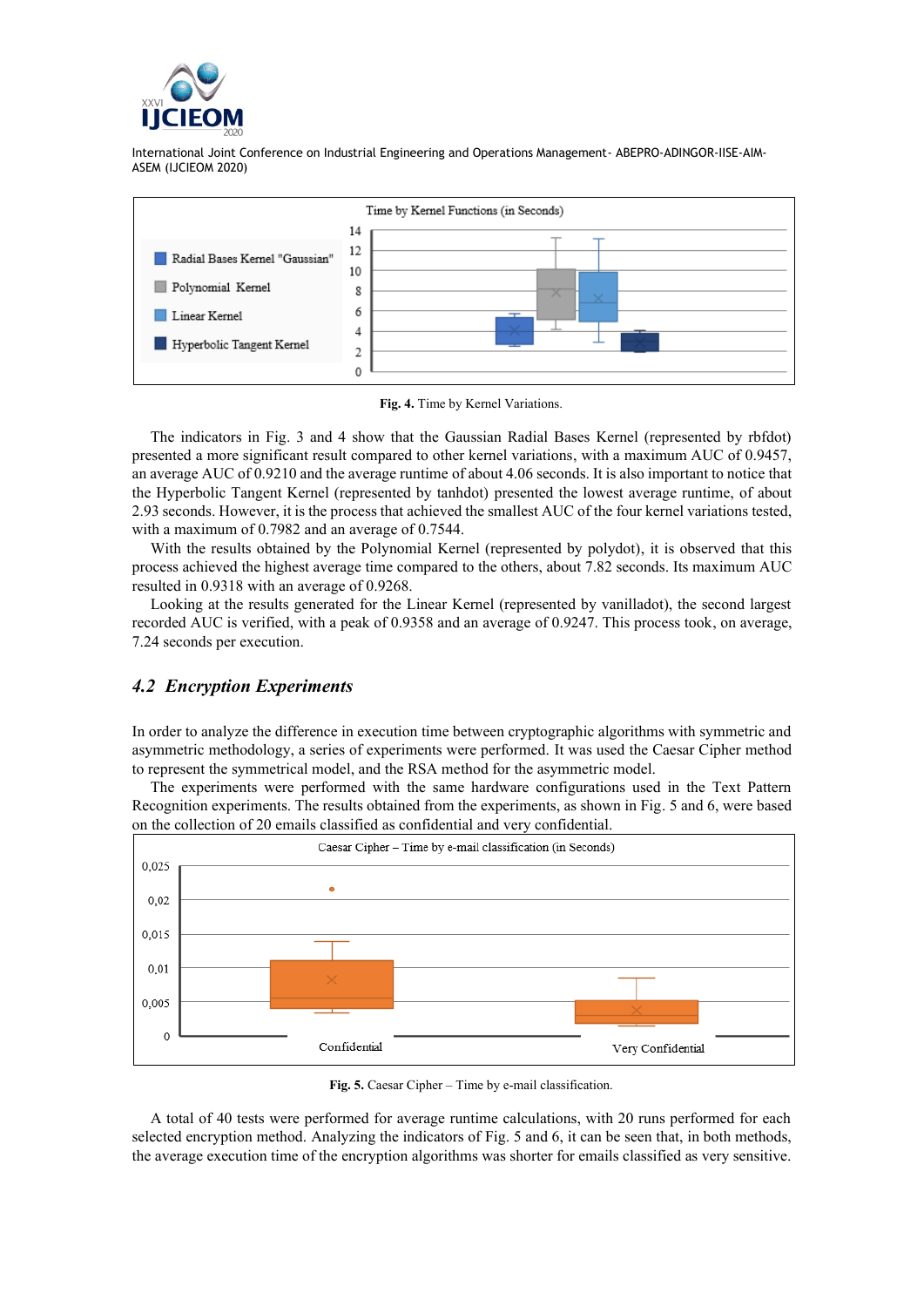

There is also a big difference in the average execution time between the methods. The Caesar's Cipher method had an average of 0.008 seconds for sensitive emails and an average of 0.003 seconds for very sensitive emails, while the RSA method got the longest execution times with an average of 7.81 seconds for emails considered to be sensitive and an average of 6.56 seconds for emails considered to be very sensitive.



**Fig. 6.** RSA – Time by e-mail classification (in Seconds).

# *4.3 Resulting Structure*

The structure elaborated for the proposed methodology (represented in Fig. 7) was organized as follows: In an email exchange, each forwarded email is subject to an evaluation in order to determine its degree of confidentiality through the algorithm. After the email content has been evaluated by the algorithm, it is labeled as confidential or very confidential.



#### **Fig. 7.** Resulting Structure.

For this labeling it should be considered the AUC with the highest hit rate, because it is through this classification that the ideal encryption algorithm for the degree of confidentiality determined will be recommended. Thus, avoiding unnecessary consumption of computational resources. In possession of the labeling of the email content, the encryption algorithm is chosen. For emails classified as confidential, it is used the Caesar Cipher method to encrypt its content, and for emails classified as very sensitive, the RSA method is performed. The email is then encrypted by the algorithm considered ideal for labeling, and sent to its intended recipient.

# **5 Conclusion**

It is concluded, based on the experiments carried out, that it is possible to use text pattern recognition algorithms to recommend a custom cryptography, according to what was interpreted, to achieve a better performance in terms of computational resources use.